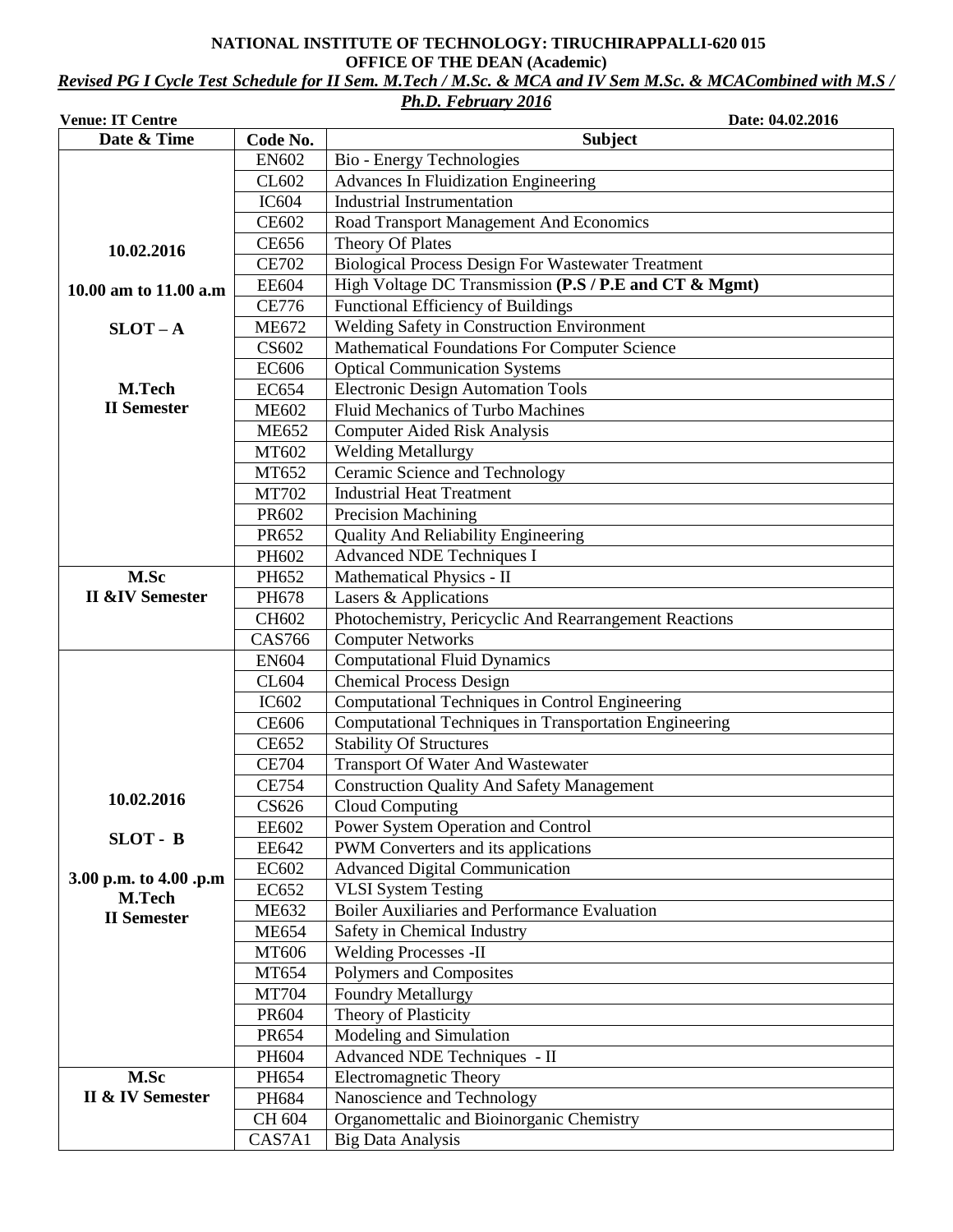|                                     | <b>EN606</b>                                 | Wind Energy and Hydro Power System                             |  |  |  |  |  |
|-------------------------------------|----------------------------------------------|----------------------------------------------------------------|--|--|--|--|--|
|                                     | CL606                                        | <b>Advanced Transport Phenomena</b>                            |  |  |  |  |  |
|                                     | HM712                                        | Human Resource Management                                      |  |  |  |  |  |
|                                     | <b>CE604</b>                                 | <b>Transportation Planning</b>                                 |  |  |  |  |  |
| 11.02.2016                          | <b>CE654</b>                                 | <b>Finite Element Methods</b>                                  |  |  |  |  |  |
|                                     | <b>CE706</b>                                 | Air Quality Management                                         |  |  |  |  |  |
| 10.00 am to 11.00 a.m               | <b>CE756</b>                                 | Organizational Behavior                                        |  |  |  |  |  |
|                                     | CS652                                        | <b>Network Security</b>                                        |  |  |  |  |  |
|                                     | <b>EE606</b>                                 | <b>Flexible AC Transmission Systems</b>                        |  |  |  |  |  |
| SLOT - C                            | <b>EE654</b>                                 | <b>Power Electronic Drives</b>                                 |  |  |  |  |  |
|                                     | <b>EC604</b>                                 | <b>Broadband Wireless Technologies</b>                         |  |  |  |  |  |
|                                     | <b>EC656</b>                                 | Design with ASICs                                              |  |  |  |  |  |
|                                     | <b>ME604</b>                                 | Heat Transfer Equipment Design                                 |  |  |  |  |  |
| M.Tech                              | <b>ME656</b>                                 | Fire Engineering and Explosion Control                         |  |  |  |  |  |
| <b>II</b> Semester                  | MT604                                        | <b>Welding Codes and Standards</b>                             |  |  |  |  |  |
|                                     | MT656                                        | <b>Metallic Materials</b>                                      |  |  |  |  |  |
|                                     | MT706                                        | <b>Metal Forming</b>                                           |  |  |  |  |  |
|                                     | PR606                                        | <b>Flexible Manufacturing System</b>                           |  |  |  |  |  |
|                                     | PR656                                        | <b>Supply Chain Management</b>                                 |  |  |  |  |  |
|                                     | PH606                                        | <b>Field Work</b>                                              |  |  |  |  |  |
| M.Sc                                | PH656                                        | <b>Statistical Mechanics</b>                                   |  |  |  |  |  |
| <b>II</b> Semester                  | CH606                                        | Thermodynamics, Electrochemistry and Kinetics                  |  |  |  |  |  |
|                                     | <b>CAS762</b>                                | <b>Fundamentals of Parallel Programming</b>                    |  |  |  |  |  |
|                                     | EN612                                        | Batteries and fuels cells                                      |  |  |  |  |  |
|                                     | <b>EN624</b>                                 | <b>Renewable Power Generation Sources</b>                      |  |  |  |  |  |
|                                     | CL623                                        | Computational fluid Dynamics5                                  |  |  |  |  |  |
| 11.02.2016                          | CL662                                        | <b>Chemical Process Flow Sheeting</b>                          |  |  |  |  |  |
|                                     | <b>CE713</b>                                 | Environmental Impact Assessment (TEM / Envi. Engg)             |  |  |  |  |  |
| 3.00 p.m. to 4.00.p.m               | <b>CE752</b>                                 | <b>Construction Methods &amp; Equipment</b>                    |  |  |  |  |  |
|                                     | CS606                                        | Advance Database Management System                             |  |  |  |  |  |
| $SLOT - D$                          | EE631                                        | <b>Electrical Systems in Wind Energy</b>                       |  |  |  |  |  |
|                                     | <b>EE652</b>                                 | <b>Switched Mode Power Conversion</b>                          |  |  |  |  |  |
| <b>M.Tech</b><br><b>II</b> Semester | <b>EC702</b>                                 | DSP Architecture (Comm.Sysm / VLSI Systems)                    |  |  |  |  |  |
|                                     | <b>ME606</b>                                 | <b>Computational Fluid Dynamics</b>                            |  |  |  |  |  |
|                                     | <b>ME673</b>                                 | Human factors Engineering                                      |  |  |  |  |  |
|                                     | MT624                                        | Non Destructive Testing (Welding / Mat.Sci. Engg / Indus.Mett) |  |  |  |  |  |
|                                     | Modeling of Manufacturing Processes<br>PR611 |                                                                |  |  |  |  |  |
|                                     | PH612                                        | <b>Fabrication Technology</b>                                  |  |  |  |  |  |
| M.Sc                                | PH658                                        | Instrumentation                                                |  |  |  |  |  |
| <b>II</b> Semester<br><b>CH608</b>  |                                              | Molecular Spectroscopy                                         |  |  |  |  |  |
|                                     | <b>CAS768</b>                                | Computer Graphics Multimedia                                   |  |  |  |  |  |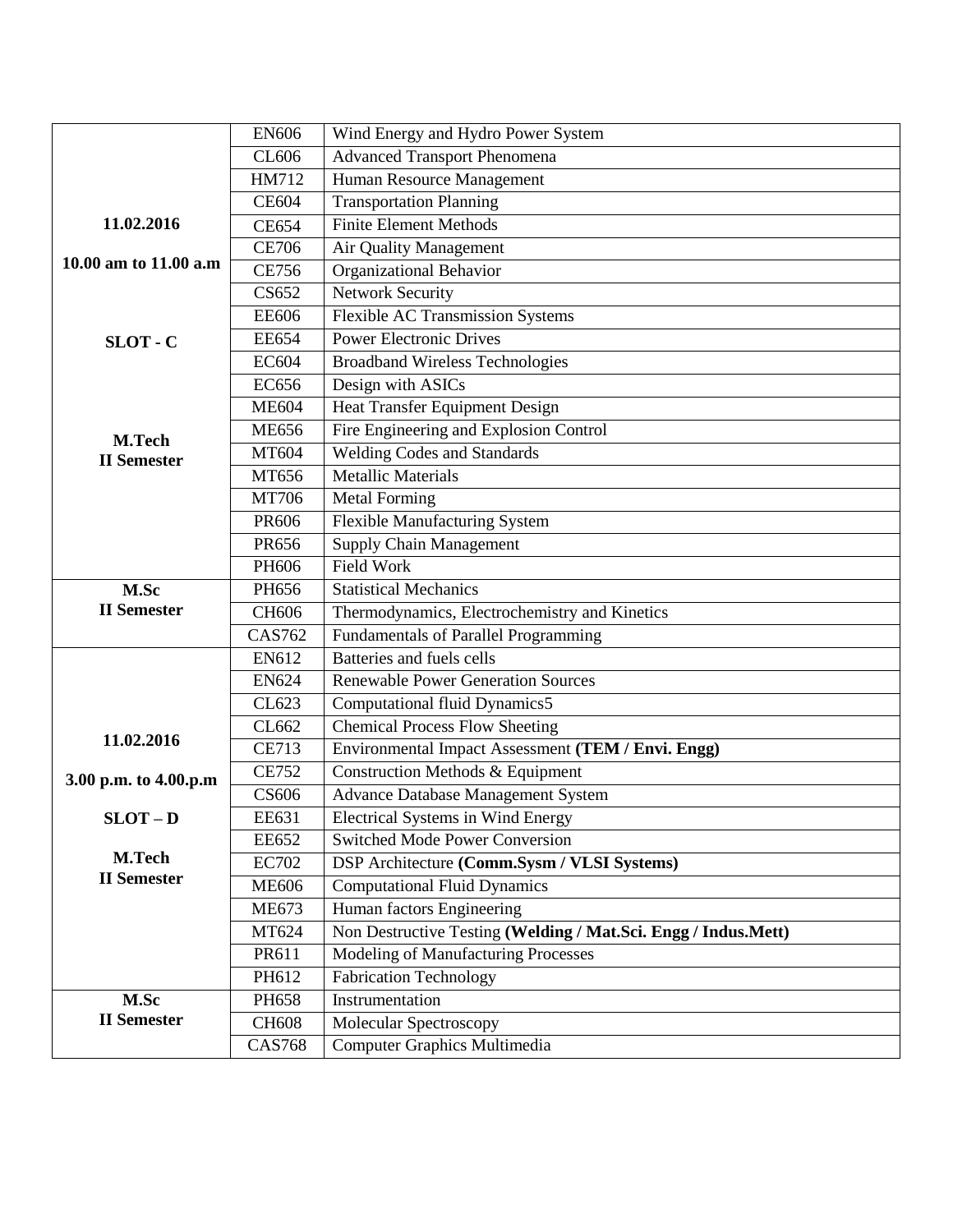|                            | EN616         | <b>Direct Energy Conversion</b>                                               |  |  |  |  |  |  |
|----------------------------|---------------|-------------------------------------------------------------------------------|--|--|--|--|--|--|
|                            | EN614         | Design of Heat Transfer Equipments                                            |  |  |  |  |  |  |
|                            | CL620         | Pinch Analysis and Heat Exchange Network Design                               |  |  |  |  |  |  |
|                            | <b>IC668</b>  | System Identification and Adaptive Control                                    |  |  |  |  |  |  |
|                            | <b>CE616</b>  | <b>Traffic Flow Theory</b>                                                    |  |  |  |  |  |  |
| 12.02.2016                 | CE671         | Sesmic Design of Structures                                                   |  |  |  |  |  |  |
|                            | <b>CE720</b>  | Process Chemistry for Water and Wastewater Treatment                          |  |  |  |  |  |  |
| 10.00 am to 11.00 a.m      | PR656         | <b>Supply Chain Management</b>                                                |  |  |  |  |  |  |
|                            | CS 604        | Service Oriented Architecture and web Security                                |  |  |  |  |  |  |
|                            | <b>EE627</b>  | <b>Computer Relaying and Wide Area Measurement Systems</b>                    |  |  |  |  |  |  |
| $SLOT - E$                 | <b>EE656</b>  | Microcontroller Applications in Power Electronics                             |  |  |  |  |  |  |
|                            | <b>EC715</b>  | <b>Electromagnetic Metamaterials</b>                                          |  |  |  |  |  |  |
| M.Tech                     | <b>EC808</b>  | Low Power VLSI Circuits                                                       |  |  |  |  |  |  |
| <b>II</b> Semester         | <b>ME635</b>  | Analysis of Thermal Power Cycles                                              |  |  |  |  |  |  |
|                            | <b>ME678</b>  | Biomechanics and Human Body Vibration                                         |  |  |  |  |  |  |
|                            | MT665         | Manufacturing Processes (Welding / Mat. Sci.Engg / Indus. Mett)               |  |  |  |  |  |  |
|                            | MT612         | Mechanical Behaviour of Materials (Welding / Mat. Sci.Engg / Indus. Mett)     |  |  |  |  |  |  |
|                            | MT616         | Welding Application Technology (Welding / Mat. Sci.Engg / Indus. Mett)        |  |  |  |  |  |  |
|                            | PR613         | <b>Heat Treatment</b>                                                         |  |  |  |  |  |  |
|                            | PR670         | Work Design and Ergonomics                                                    |  |  |  |  |  |  |
|                            | PH 614        | Fracture Mechanics and failures of Materials                                  |  |  |  |  |  |  |
| M.Sc<br><b>II</b> Semester | PH618         | Electrical, Magnetic and Optoelectronic Materials                             |  |  |  |  |  |  |
|                            | CH 616        | Computational Methods in Chemistry                                            |  |  |  |  |  |  |
|                            | <b>CAS764</b> | Data Mining                                                                   |  |  |  |  |  |  |
|                            | <b>EN620</b>  | Optimum Utilization of Heat and Power                                         |  |  |  |  |  |  |
|                            | <b>EN644</b>  | Environmental Microbiology and Industrial Ecology                             |  |  |  |  |  |  |
|                            | CL619         | Fuel Cell Technology                                                          |  |  |  |  |  |  |
|                            | IC673         | Real-Time and Embedded Systems                                                |  |  |  |  |  |  |
|                            | CE619         | <b>Transportation Systems</b>                                                 |  |  |  |  |  |  |
| 12.02.2016                 | <b>CE715</b>  | <b>Contaminant Transport Modeling</b>                                         |  |  |  |  |  |  |
|                            | CE679         | Forensic Engineering and Rehabilitation of Structures                         |  |  |  |  |  |  |
| $SLOT-F$                   | <b>CE680</b>  | Soil Structure Interaction                                                    |  |  |  |  |  |  |
| 3.00 p.m to 4.00 p.m       | <b>CE716</b>  | <b>Environment System Analysis</b>                                            |  |  |  |  |  |  |
|                            | <b>CE770</b>  | Disaster Mitigation and Management                                            |  |  |  |  |  |  |
|                            | <b>ME673</b>  | Non Destructive Evaluation                                                    |  |  |  |  |  |  |
| <b>M.Tech</b>              | <b>EE635</b>  | <b>Energy Auditing and Management</b>                                         |  |  |  |  |  |  |
| <b>II</b> Semester         | <b>EE637</b>  | Principles of VLSI Design (P.S / P.E)                                         |  |  |  |  |  |  |
|                            | <b>EC804</b>  | Cognitive Radio (Comm. Sys / VLSI Systems)                                    |  |  |  |  |  |  |
|                            | <b>ME643</b>  | <b>Advanced IC Engines</b>                                                    |  |  |  |  |  |  |
|                            | <b>ME671</b>  | <b>Environmental Pollution Control</b>                                        |  |  |  |  |  |  |
|                            | MT622         | Developments in iron and steel Making (Welding / Mat. Sci.Engg / Indus. Mett) |  |  |  |  |  |  |
|                            | PR615         | Lasers in Manufacturing                                                       |  |  |  |  |  |  |
|                            | PR672         | Project Management                                                            |  |  |  |  |  |  |
|                            | PH674         | <b>Computational Techniques</b>                                               |  |  |  |  |  |  |
| M.Sc                       | PH676         | Non Destructive Testing                                                       |  |  |  |  |  |  |
| <b>II</b> Semester         |               |                                                                               |  |  |  |  |  |  |
|                            |               |                                                                               |  |  |  |  |  |  |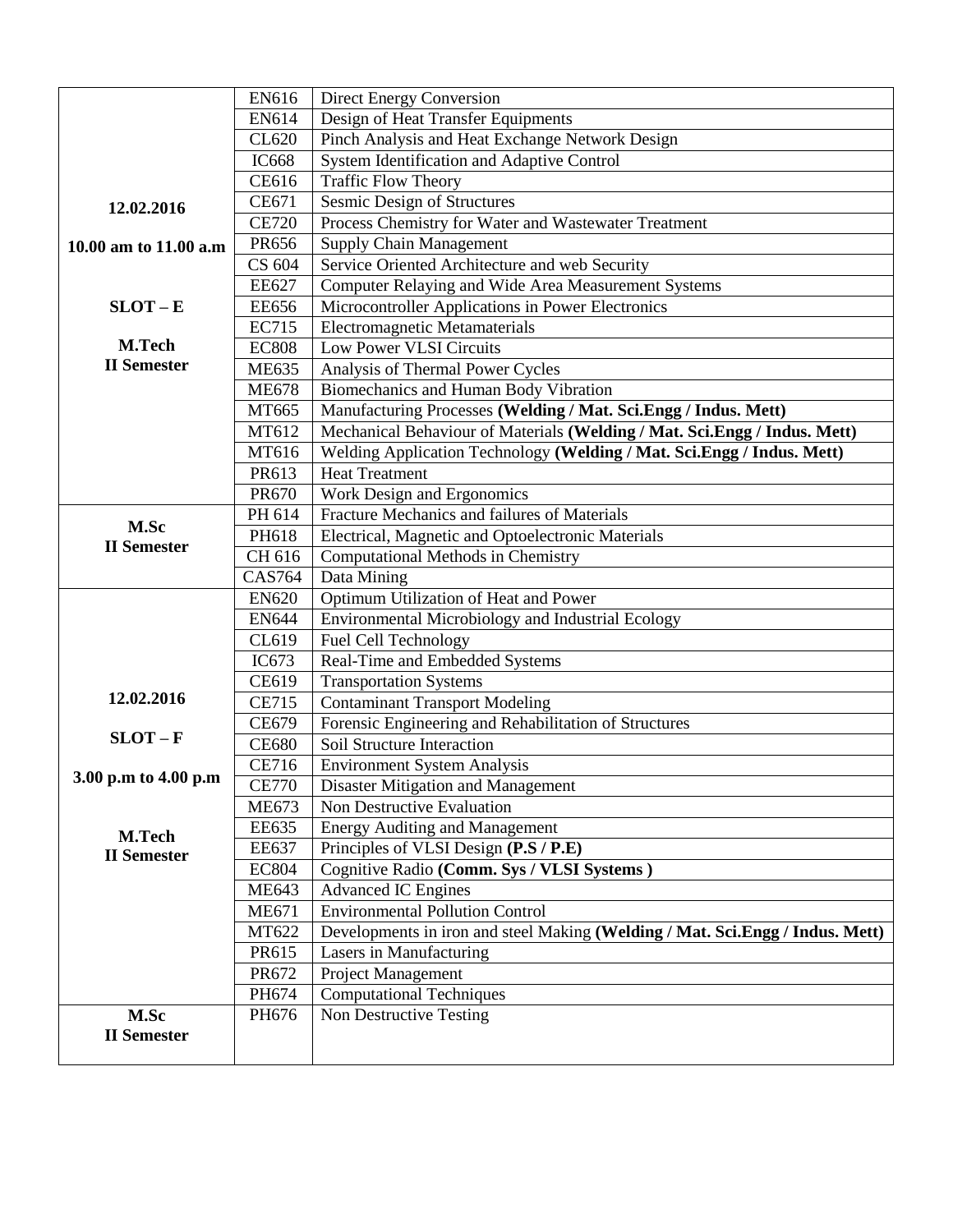|                         | CL624        | <b>Process Optimization</b>                                          |  |  |  |  |
|-------------------------|--------------|----------------------------------------------------------------------|--|--|--|--|
|                         | HM712        | Human Resource Management                                            |  |  |  |  |
| 15.02.2016              | HM711        | <b>Technical Communication</b>                                       |  |  |  |  |
|                         | CE615        | Bridge Engineering (TEM / Stru. Engg)                                |  |  |  |  |
| 10.00 a.m to 11.00 a.m. | <b>CE712</b> | <b>Industrial Wastewater Management</b>                              |  |  |  |  |
|                         | EE623        | Advanced Power System Protection (Cons. Tech. Mgmt / P.S / P.E)      |  |  |  |  |
| SLOT - G                | CS616        | <b>Advanced Digital Design</b>                                       |  |  |  |  |
|                         | <b>EC705</b> | <b>Digital Image Processing</b>                                      |  |  |  |  |
| <b>M.Tech</b>           | EC814        | <b>Electronic Packaging</b>                                          |  |  |  |  |
| <b>II</b> Semester      | MT613        | Corrosion Engineering (Welding / Mat. Sci. Engg / Indus. Mett)       |  |  |  |  |
|                         | PR617        | Manufacturing of Non-Metallic Products                               |  |  |  |  |
|                         | PR673        | <b>Financial Management</b>                                          |  |  |  |  |
| $SLOT-H$                | MT668        | Nanomaterials and Technology (Welding / Mat. Sci.Engg / Indus. Mett) |  |  |  |  |
|                         | PR632        | <b>Rapid Manufacturing</b>                                           |  |  |  |  |
| 15.02.2016              | <b>PR669</b> | <b>Advanced Optimization Techniques</b>                              |  |  |  |  |
|                         | <b>PR679</b> | Product Life Cycle Management                                        |  |  |  |  |
| 3.00 p.m to 4.00 p.m    |              |                                                                      |  |  |  |  |
|                         |              |                                                                      |  |  |  |  |
| <b>M.Tech</b>           |              |                                                                      |  |  |  |  |
| <b>II</b> Semester      |              |                                                                      |  |  |  |  |
|                         |              |                                                                      |  |  |  |  |

**Dy. Registrar (Academic)**

Cc:

All HODs, All Department Notice Boards, PG Hostel (Notice Boards) L.H Complex and file. Copy submitted to the Director for kind information.